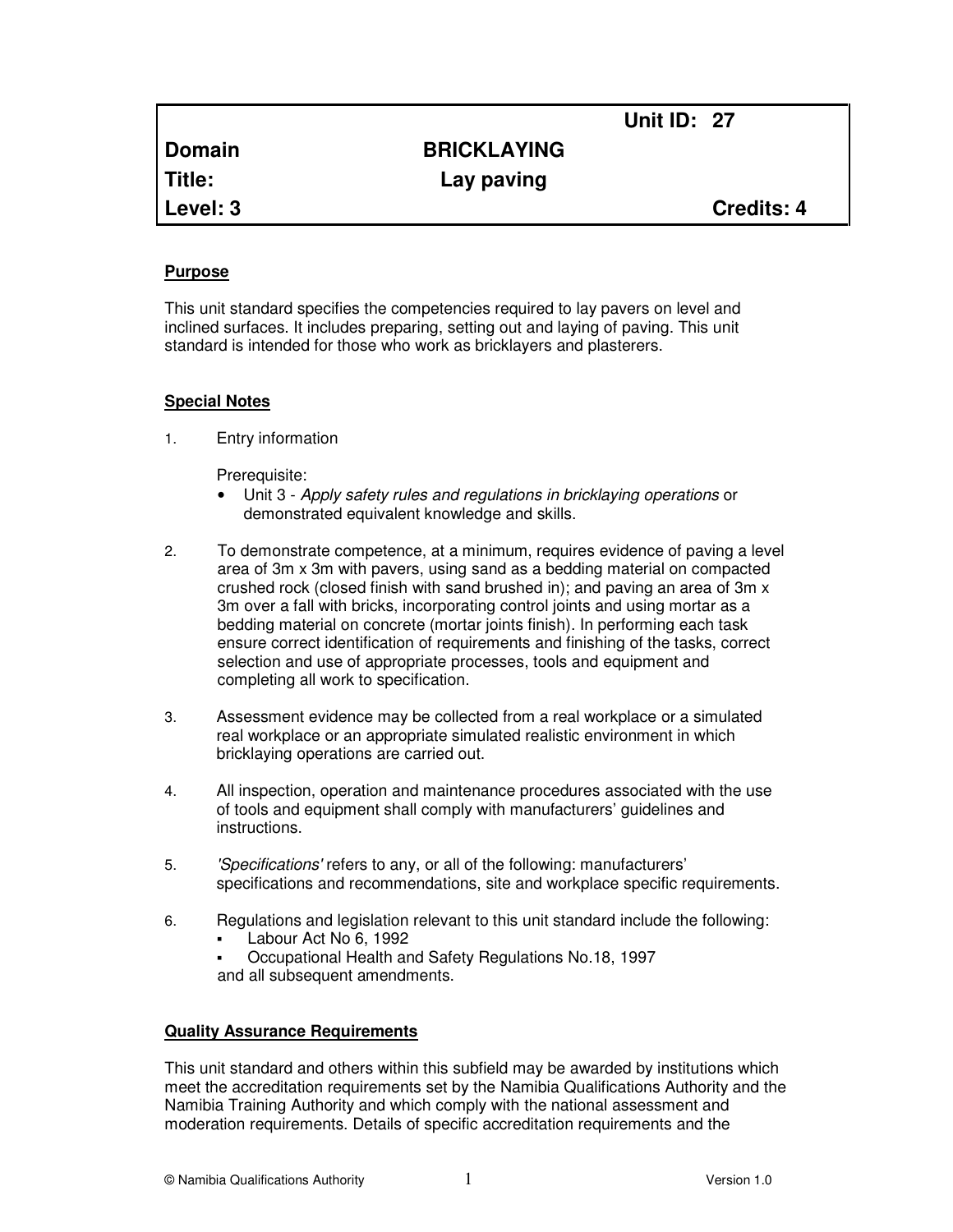national assessment arrangements are available from the Namibia Qualifications Authority and the Namibia Training Authority on www.nta.com.na

# **Elements and Performance Criteria**

# **Element 1: Plan and prepare for work**

# **Range**

Planning and preparation is to include but is not limited to worksite inspection, equipment defect identification, assessment of conditions and hazards and determination of work requirements.

Tools and equipment are to include but are not limited to wheelbarrows, concrete mixers, buckets, hoses, shovels, rakes, brooms, measuring tapes/rules, hammers, rubber mallets, bolsters, spirit levels, trowels, mortar boards, straight edges, line blocks, line pins, builders lines, masonry saws, mason's squares, builder's squares, compactor, screed boards power leads, brick barrows and small petrol/diesel mixers.

# **Performance Criteria**

- 1.1 Work instructions, including plans, specifications, quality requirements and operational details are obtained, confirmed and applied.
- 1.2 Safety requirements are followed in accordance with safety plans and policies.
- 1.3 Sign and barricade requirements are identified and implemented.
- 1.4 Plant, tools and equipment selected to carry out tasks are consistent with the requirements of the job, checked for serviceability and any faults are rectified or reported prior to commencement.
- 1.5 Material quantity requirements are calculated in accordance with plans and/or specifications.
- 1.6 Materials appropriate to the work application are identified, obtained, prepared, safely handled and located ready for use.
- 1.7 Environmental protection requirements for the project are identified and applied in line with environmental plans and regulatory obligations.

# **Element 2: Set out work area**

# **Performance Criteria**

- 2.1 Location and area of paving identified from plans and specifications.
- 2.2 Sub-soil and footing type is identified and classified according to standards.
- 2.3 Underground services are located and avoided throughout work process.
- 2.4 Location and shape of paving area is set out to dimensions from plans and specifications.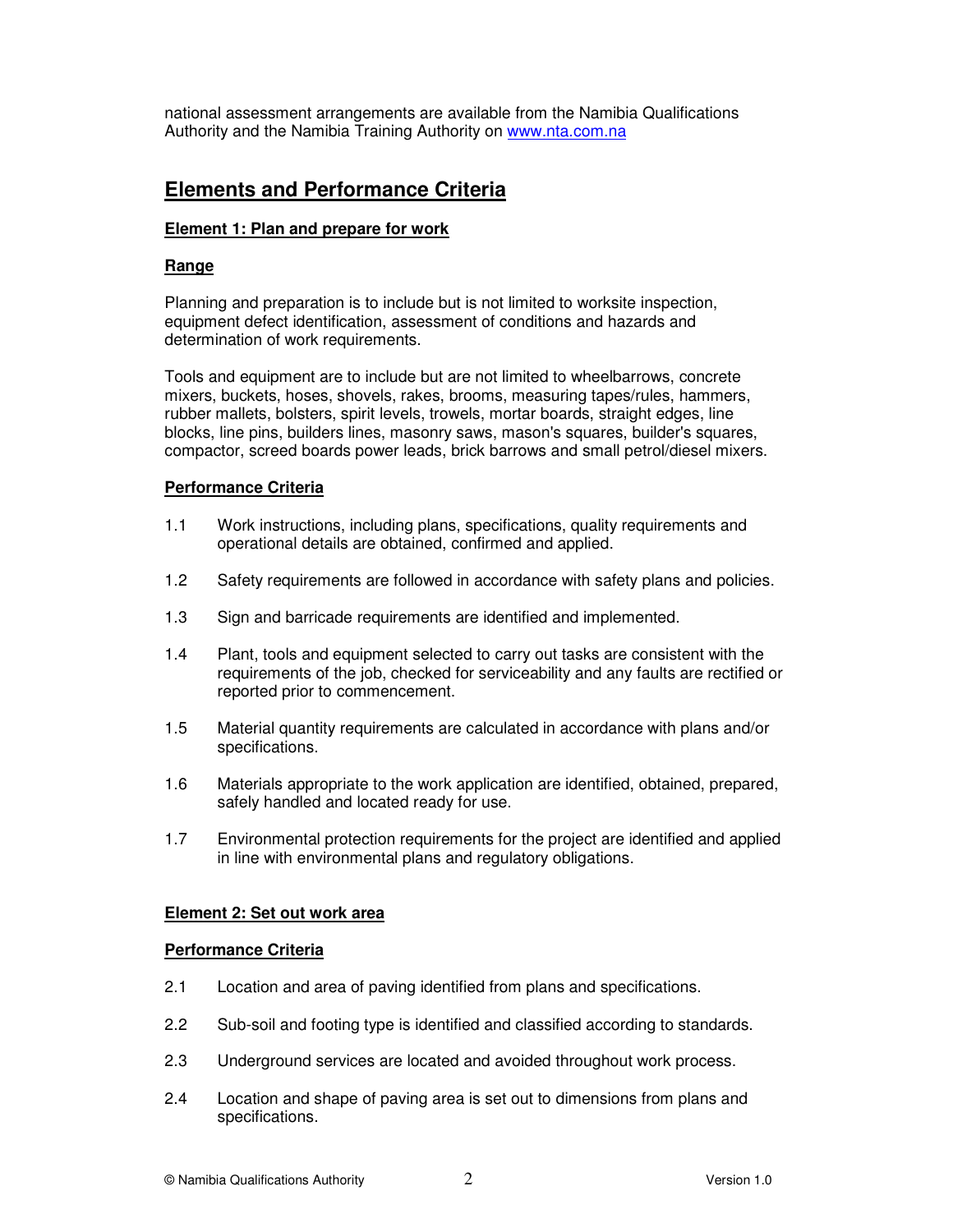# **Element 3: Lay paving**

# **Range**

Materials are to include, but are not limited to paving materials, bedding materials, mortar and sand. Materials may include waterproofing materials.

# **Performance Criteria**

- 3.1 Area is excavated to required depth, allowing for base and thickness of unit and specified finish level.
- 3.2 Drainage pipes are positioned in sub soil in accordance with regulatory authorities' requirements and plans and specifications.
- 3.3 Mortar for masonry paving is mixed to specifications and standards.
- 3.4 Base material is spread and compacted to specifications.
- 3.5 Bedding material is spread and screeded to designed level and alignment.
- 3.6 Edge boards are positioned to set out and specifications.
- 3.7 Paving surface is graded to fall evenly, without ponding, to outlets or surface run off system.
- 3.8 Initial starting line is determined and pavers are laid to line conforming to specified pattern.
- 3.9 Paving units/segments are cut and laid to designed pattern and specifications with joints to specifications and surface finish aligned.
- 3.10 Finished level is maintained across junctions between different finishes.
- 3.11 Paving installation is completed with joints finished to specifications.
- 3.12 Paving surface is cleaned on completion to specifications.

# **Element 4: Maintain paving**

### **Performance Criteria**

- 4.1 Paving is restored to match existing.
- 4.2 Paving is cleared, intending removal of slam.
- 4.5 Paving is seated in line with specifications.

### **Element 5: Clean up**

### **Performance Criteria**

5.1 Work area is cleared and materials disposed of, reused or recycled in accordance with legislation, regulations and job specifications.